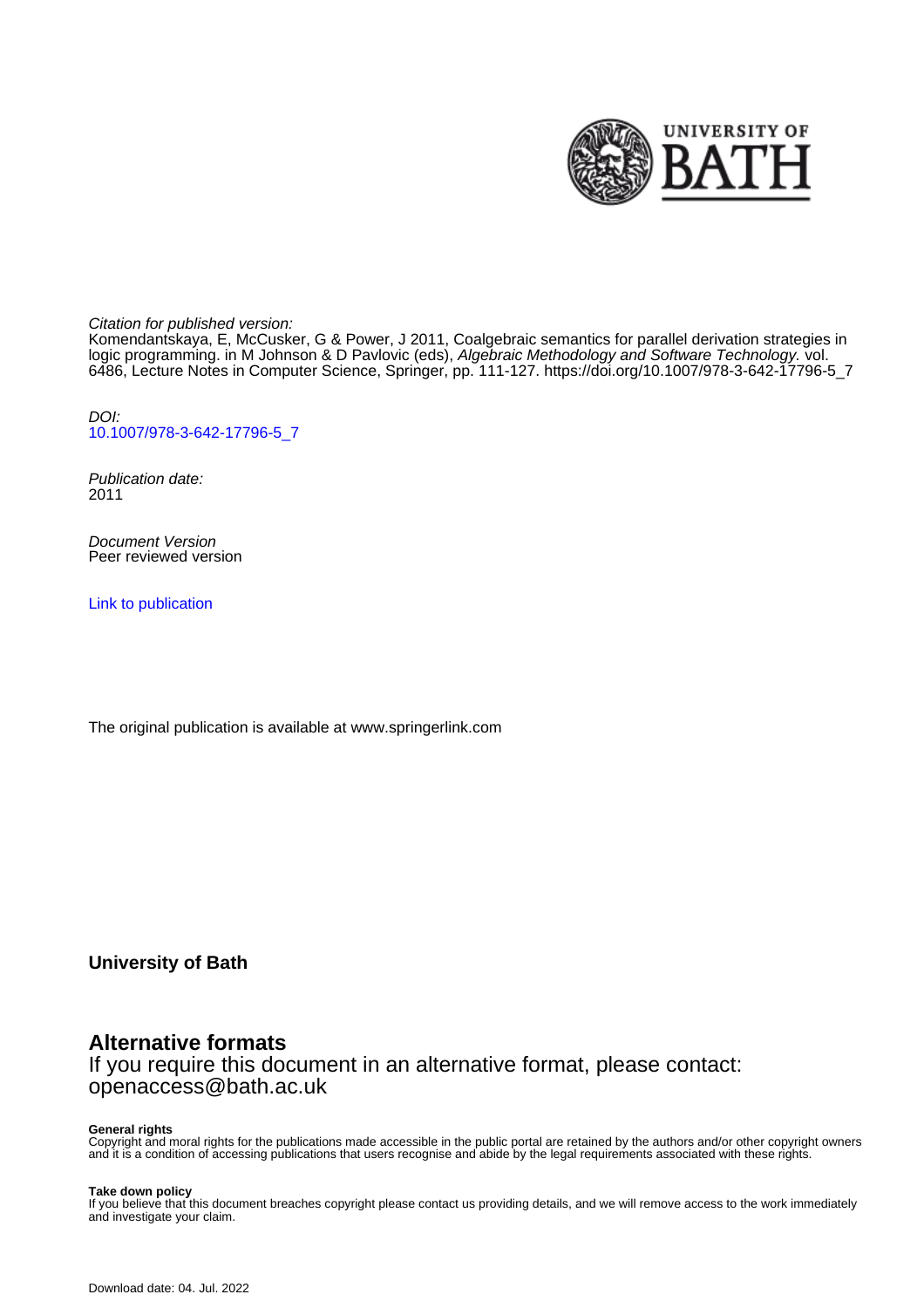

**Komendantskaya, E., McCusker, G. and Power, J., 2011. Coalgebraic Semantics for Parallel Derivation Strategies in Logic Programming. In: Johnson, M. and Pavlovic, D., eds. Algebraic Methodology and Software Technology. Springer Verlag, pp. 111-127.**

**Link to official URL** (if available): http://dx.doi.org/10.1007/978-3- 642-17796-5\_7

# **Opus: University of Bath Online Publication Store**

<http://opus.bath.ac.uk/>

This version is made available in accordance with publisher policies. Please cite only the published version using the reference above.

See<http://opus.bath.ac.uk/> for usage policies.

Please scroll down to view the document.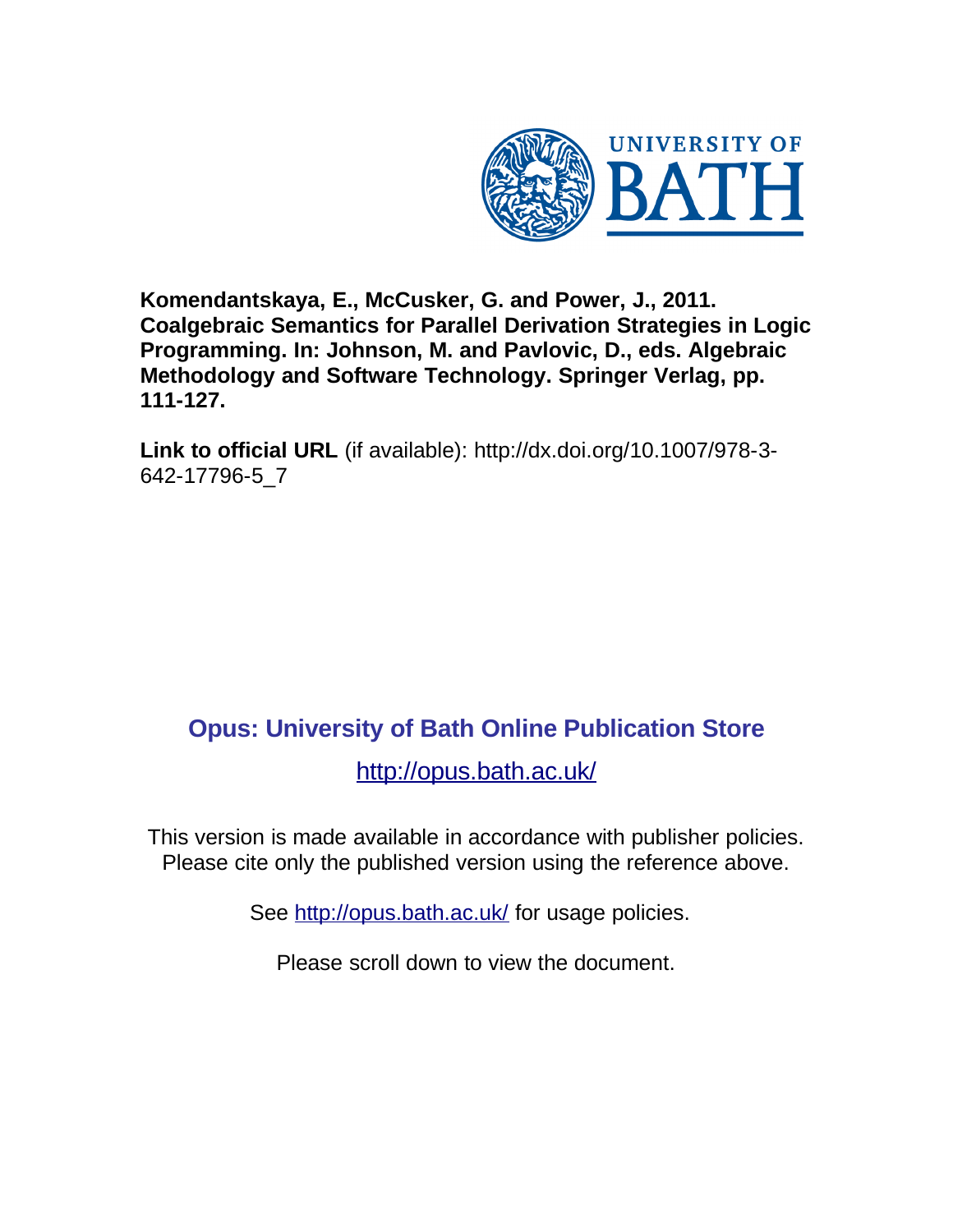# Coalgebraic Semantics for Parallel Derivation Strategies in Logic Programming

Ekaterina Komendantskaya<sup>1</sup>, Guy McCusker<sup>2</sup>, and John Power<sup>2</sup>

<sup>1</sup> Department of Computing, University of Dundee, UK  $\star$ 

 $2$  Department of Computer Science, University of Bath, UK  $**$ 

Abstract. Logic programming, a class of programming languages based on first-order logic, provides simple and efficient tools for goal-oriented proof-search. Logic programming supports recursive computations, and some logic programs resemble the inductive or coinductive definitions written in functional programming languages. In this paper, we give a coalgebraic semantics to logic programming. We show that ground logic programs can be modelled by either  $P_fP_f$ -coalgebras or  $P_fList$ coalgebras on Set. We analyse different kinds of derivation strategies and derivation trees (proof-trees, SLD-trees, and-or parallel trees) used in logic programming, and show how they can be modelled coalgebraically. Key words: Logic programming, SLD-resolution, Parallel Logic programming, Coalgebra, Coinduction.

#### 1 Introduction

In the standard formulations of logic programming, such as in Lloyd's book [19], a first-order logic program consists of a finite set of clauses of the form

$$
A \leftarrow A_1, \ldots, A_n
$$

where  $A$  and the  $A_i$ 's are atomic formulae, typically containing free variables; and  $A_1, \ldots, A_n$  is to mean the conjunction of the  $A_i$ 's. Note that n may be 0. The central algorithm for logic programming, called SLD-resolution, takes a goal  $G = \leftarrow B_1, \ldots, B_n$ , which is also meant as a conjunction of atomic formulae typically containing free variables, and constructs a proof for an instantiation of G from substitution instances of the clauses in a given logic program  $P$ . The algorithm uses Horn-clause logic, with variable substitution determined universally to make the first atom in  $G$  agree with the head of a clause in  $P$ , then proceeding inductively.

<sup>?</sup> The work was supported by the Engineering and Physical Sciences Research Council, UK; Postdoctoral Fellow research grant EP/F044046/1.

<sup>\*\*</sup> This document is an output from the PMI2 Project funded by the UK Department for Innovation, Universities and Skills (DIUS) for the benefit of the Japanese Higher Education Sector and the UK Higher Education Sector. The views expressed are not necessarily those of DIUS, nor British Council.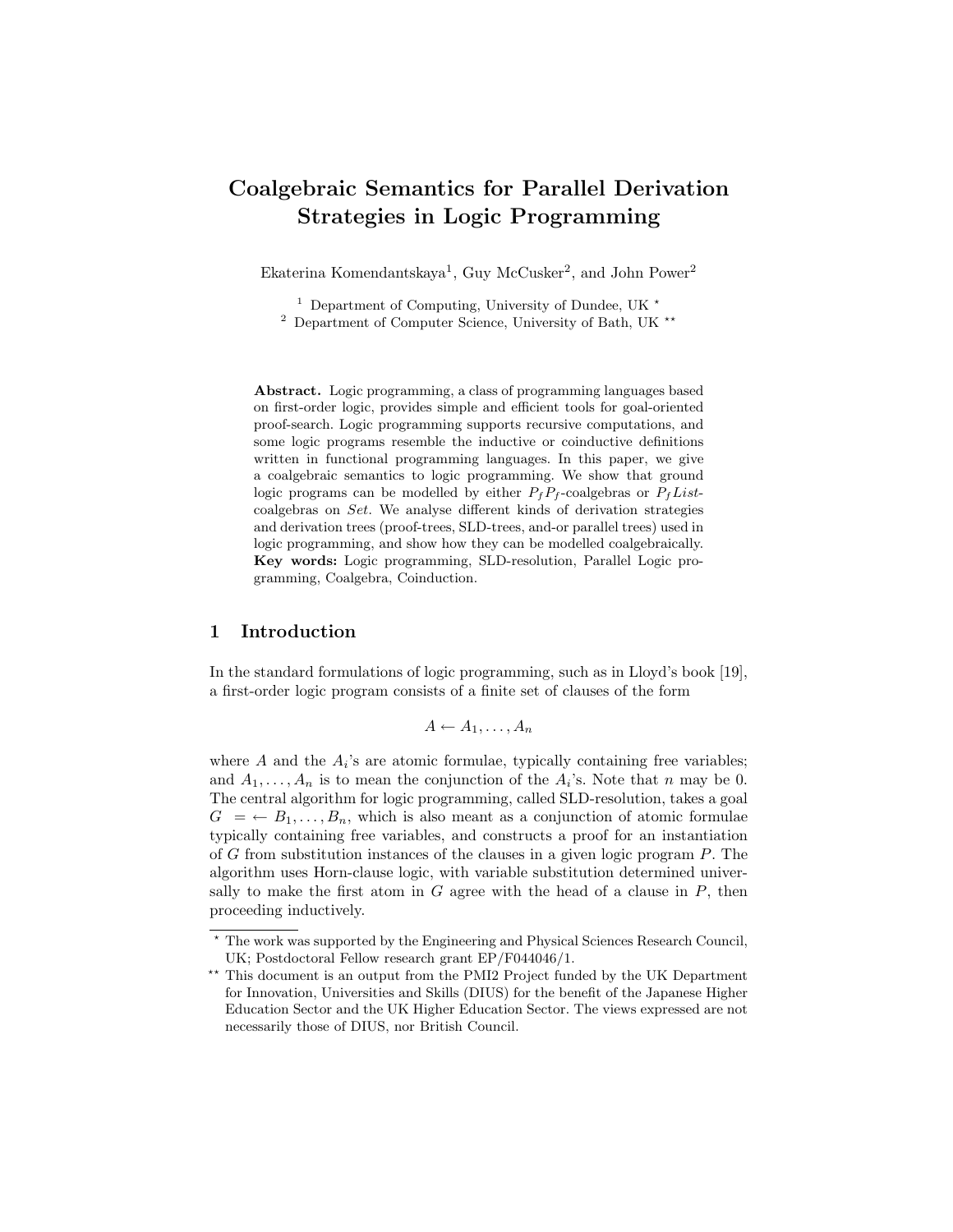Despite its minimal syntax, logic programming can express recursive and even corecursive computations; it is adaptable to natural language processing; and it allows implicit parallel execution of programs. These features led to its various applications in computer science, such as constraint logic programming, DATALOG, and parallel logic programming. Logic programming has had direct and indirect impact on various disciplines of computer science.

There have been several successful attempts to give a categorical characterisation of logic programs and computations by logic programs. Among the earliest results was the characterisation of the first-order language as a Law*vere theory*  $[2, 5, 6, 17]$ , and most general unifiers (mgus) as *equalisers* [4] and pullbacks [6, 2]. There were several approaches to operational semantics of logic programming, notably, built upon the observation that logic programs resemble transition systems or rewriting systems; [5, 7].

The coalgebraic semantics we propose will ultimately rely upon Lawvere theories, mgus as equalisers and operational behavior of SLD-derivations given by state transitions. However, our original contribution is a coalgebraic characterisation of different derivation strategies in logic programming. As we show in Section 3, the algebraic semantics for logic programming  $[2, 6, 17]$  fails to give an account of the possibly infinite derivations that arise in the practice of logic programming. The coalgebraic semantics we propose fills this gap. Among the major advantages of this semantics is that it neatly models different strategies for parallel execution of logic programs, as we explain in Section 5.

In order to concentrate on derivations, rather than Lawvere theories, we ignore variables here. Ground logic programs have the advantage of yielding a variety of parallel derivation strategies [12, 23], as opposed to the general case, for which the algorithms of unification and SLD resolution are P-complete [27, 15]. The variable-free setting is more general than it may first appear: for some logic programs, only finitely many "ground" substitutions are possible; the exception being logic programs that describe potentially infinite data. Therefore, one often can emulate an arbitrary logic program by a variable-free one.

For the rest of the paper we assume that all clauses are ground, and that there are only finitely many predicate symbols, as is implicit in the definition of logic program. Then an atomic formula A may be the head of one clause, or no clause, or many clauses, but only ever finitely many. Each clause with head A has a finite number of atomic formulae  $A_1, \ldots, A_n$  in its antecedent. So one can see a logic program without variables as a coalgebra of the form  $p: At \longrightarrow P_f(P_f(At))$ , where At is the set of atomic formulae: p sends each atomic formula A to the set of the sets of atomic formulae in each antecedent of each clause for which A is the head.

Thus we can identify a variable-free logic program with a  $P_f P_f$ -coalgebra on Set. In fact, we can go further. If we let  $C(P_fP_f)$  be the cofree comonad on  $P_fP_f$ , then given a logic program qua  $P_fP_f$ -coalgebra, the corresponding  $C(P_fP_f)$ -coalgebra structure describes the and-or parallel derivation trees of the logic program yielding the basic computational construct of logic programming in the variable-free setting. We explain this in Section 5.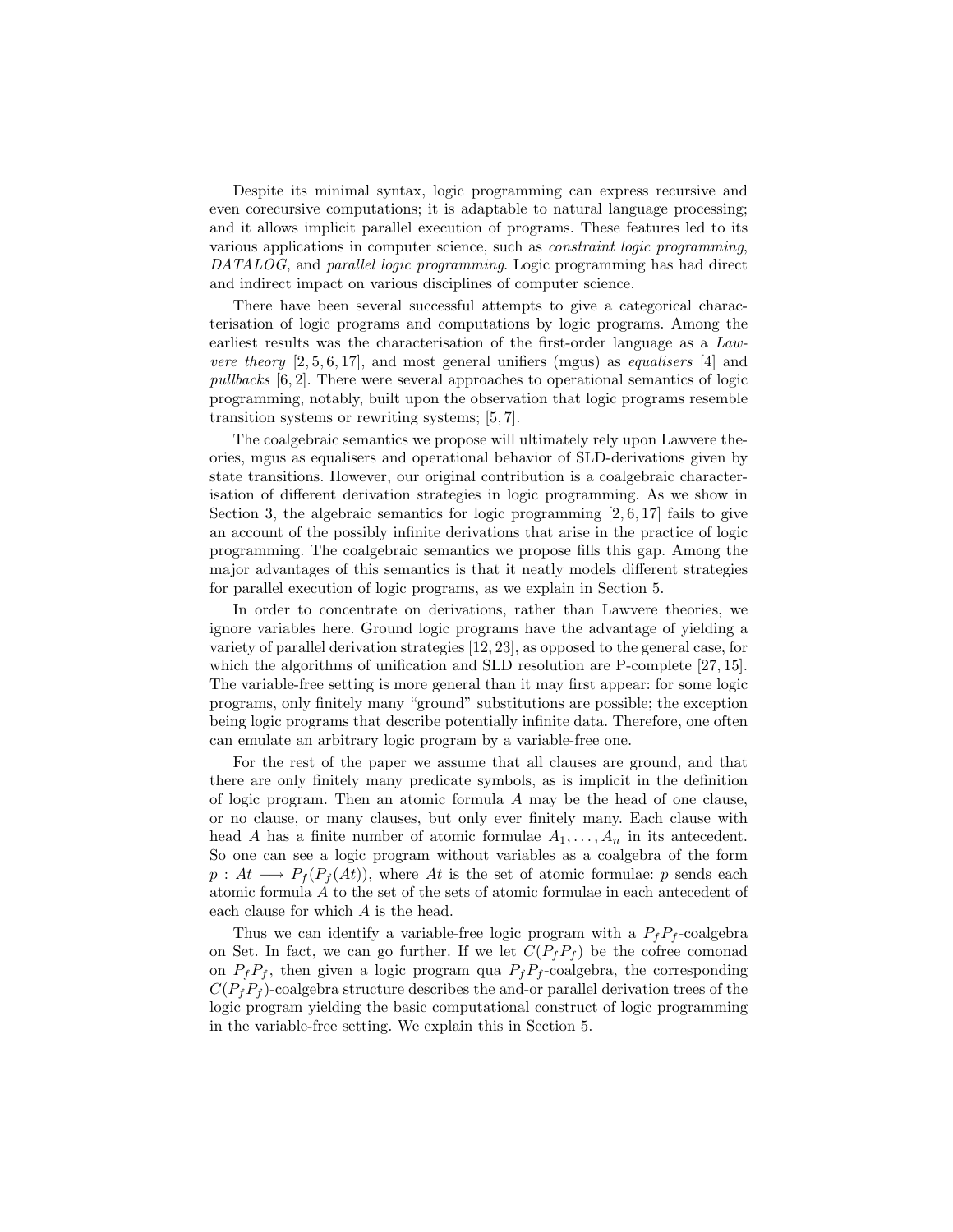A similar analysis of SLD-derivations in logic programming can be given in terms of  $P_fList$ -coalgebras. Such an analysis would be suitable for logic programming applications that treat conjunctions  $\leftarrow B_1, B_2, \ldots, B_n$  as lists. The main difference between the models based on  $P_fP_f$ - and  $P_fList$ -coalgebras, is that they model different strategies of parallel SLD-derivations.

The paper is organised as follows. In Section 2, we discuss the operational semantics for logic programs given by SLD-resolution. In Section 3 we analyse the finite and infinite SLD derivations that arise in the practice of logic programming, and briefly outline the existing approaches to coinductive logic programming. In Section 4, we show how to model variable-free logic programs as coalgebras and exhibit the role of the cofree comonad  $C(P_f P_f)$ ; we discuss the difference between SLD-refutations modelled by  $C(P_fP_f)$ - and  $C(P_fList)$ coalgebras. In Section 5, we show that the  $C(P_fList)$ -coalgebra is a sound and complete semantics for and-or parallel SLD derivations. We prove that semantics given by  $C(P_fList)$ -coalgebra is correct with respect to the Theory of Observables [7] for logic programming. In Section 6, we conclude the paper and discuss future work to be done.

### 2 Logic Programs and SLD Derivations

In this section, we recall the essential constructs of logic programming, as described, for instance, in Lloyd's standard text [19]. We start by describing the syntax of logic programs, after which we outline approaches to declarative and operational semantics of logic programs.

**Definition 1.** A signature  $\Sigma$  consists of a set of function symbols  $f, g, \ldots$  each equipped with a fixed arity. The arity of a function symbol is a natural number indicating the number of arguments it is supposed to have. Nullary  $(0-ary)$ function symbols are allowed: these are called constants.

Given a countably infinite set  $Var$  of variables, terms are defined as follows.

**Definition 2.** The set  $Ter(\Sigma)$  of terms over  $\Sigma$  is defined inductively:

- $x \in Ter(\Sigma)$  for every  $x \in Var$ .
- If f is an n-ary function symbol  $(n \geq 0)$  and  $t_1, \ldots, t_n \in Ter(\Sigma)$ , then  $f(t_1,\ldots,t_n)\in Ter(\Sigma).$

Variables will be denoted  $x, y, z$ , sometimes with indices  $x_1, x_2, x_3, \ldots$ 

**Definition 3.** A substitution is a map  $\theta : Ter(\Sigma) \to Ter(\Sigma)$  which satisfies

$$
\theta(f(t_1,\ldots,t_n))\equiv F(\theta(t_1),\ldots,\theta(t_n))
$$

for every n-ary function symbol f.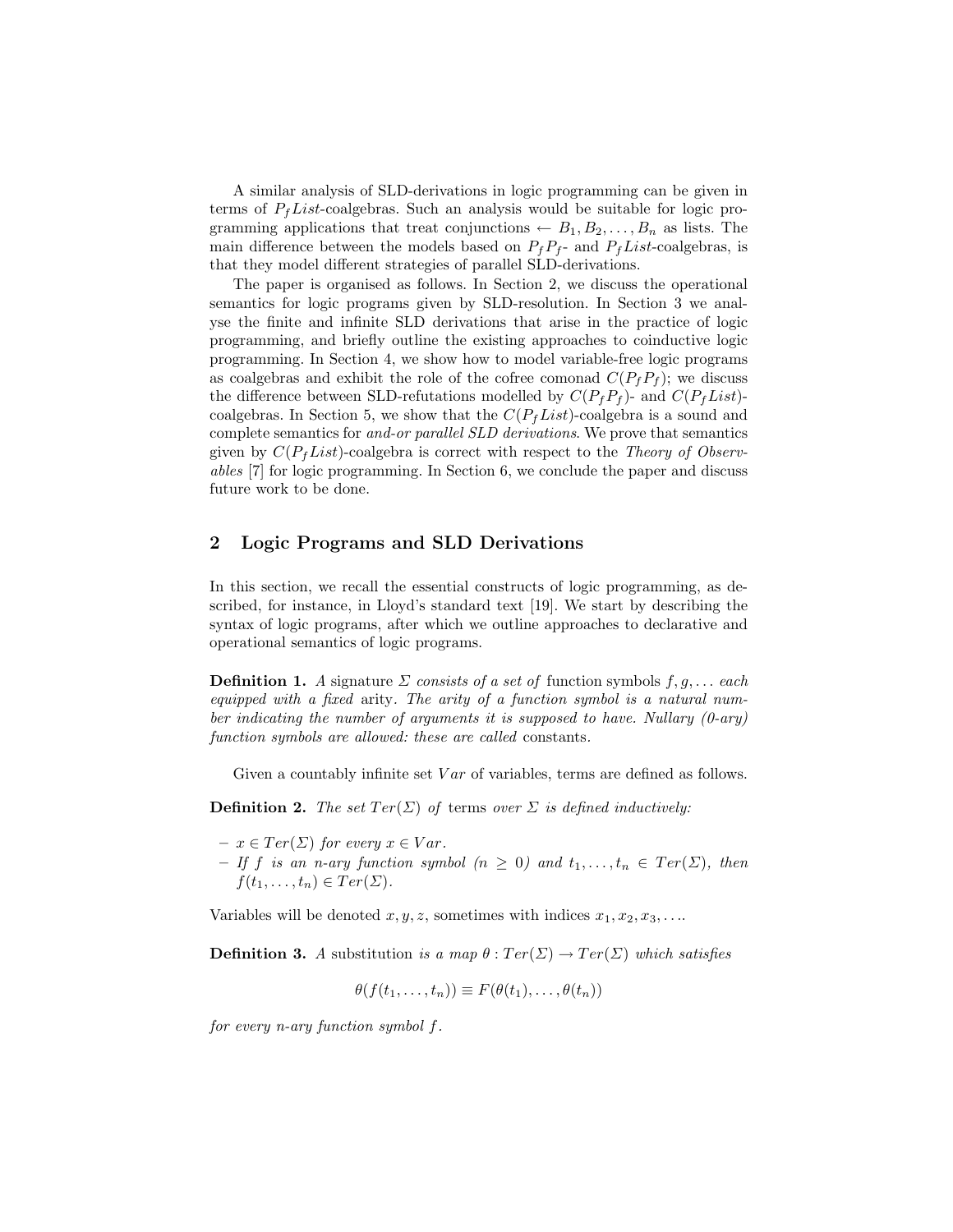We define an *alphabet* to consist of a signature  $\Sigma$ , the set Var, and a set of predicate symbols  $P, P_1, P_2, \ldots$ , each assigned an arity. Let P be a predicate symbol of arity n and  $t_1, \ldots, t_n$  be terms. Then  $P(t_1, \ldots, t_n)$  is a formula (also called an atomic formula or an *atom*). The *first-order language*  $\mathcal{L}$  given by an alphabet consists of the set of all formulae constructed from the symbols of the alphabet.

**Definition 4.** Given a first-order language  $\mathcal{L}$ , a logic program consists of a finite set of clauses of the form  $A \leftarrow A_1, \ldots, A_n$ , where  $A, A_1, \ldots, A_n$  ( $n \geq 0$ ) are atoms. The atom A is called the head of a clause, and  $A_1, \ldots, A_n$  is called its body. Clauses with empty bodies are called unit clauses.

A goal is given by  $\leftarrow A_1, \ldots A_n$ , where  $A_1, \ldots A_n$  ( $n \geq 0$ ) are atoms.

Definition 5. A term, an atom, or a clause is called ground if it contains no variables. A term t is an instance of a term  $t_1$  if there exists a substitution  $\sigma$ such that  $\sigma(t_1) = t$ ; additionally, if t is ground, it is called a ground instance of  $t_1$ ; similarly for atoms and clauses.

Various implementations of logic programs require different restrictions to the first-order signature. One possible restriction is to remove function symbols of arity  $n > 0$  from the signature, and the programming language based on such syntax is called DATALOG. The advantages of DATALOG are easier implementations and a greater capacity for parallelisation [27, 15]. From the point of view of model theory, DATALOG programs always have finite models. Another possible restriction to the syntax of logic programs is ground logic programs, that is, there is no restriction to the arity of function symbols, but variables are not allowed. Such a restriction yields easier implementations, because there is no need for unification algorithms, and such programs also can be implemented using parallel algorithms. We will return to this discussion in Section 4.

Remark 1. There are different approaches to the meaning of goals and bodies given by  $A, A_1, \ldots, A_n$ . One approach arises from first-order logic semantics, and treats them as finite conjunctions, in which case the order of atoms is not important, and repetitions of atoms are not considered. Another — practical approach is to treat bodies as sequences of atoms, in which case repetitions and order can play a role in computations. In Section 4, we show that both approaches are equally sound in case of ground logic programs, however, the first-order case requires the use of lists; and the majority of PROLOG interpreters treat the goals as lists.

One of our running examples will be the following program.

Example 1. Let GC (for graph connectivity) denote the logic program

connected $(x,x) \leftarrow$  $connected(x,y) \leftarrow edge(x,z), connected(z,y).$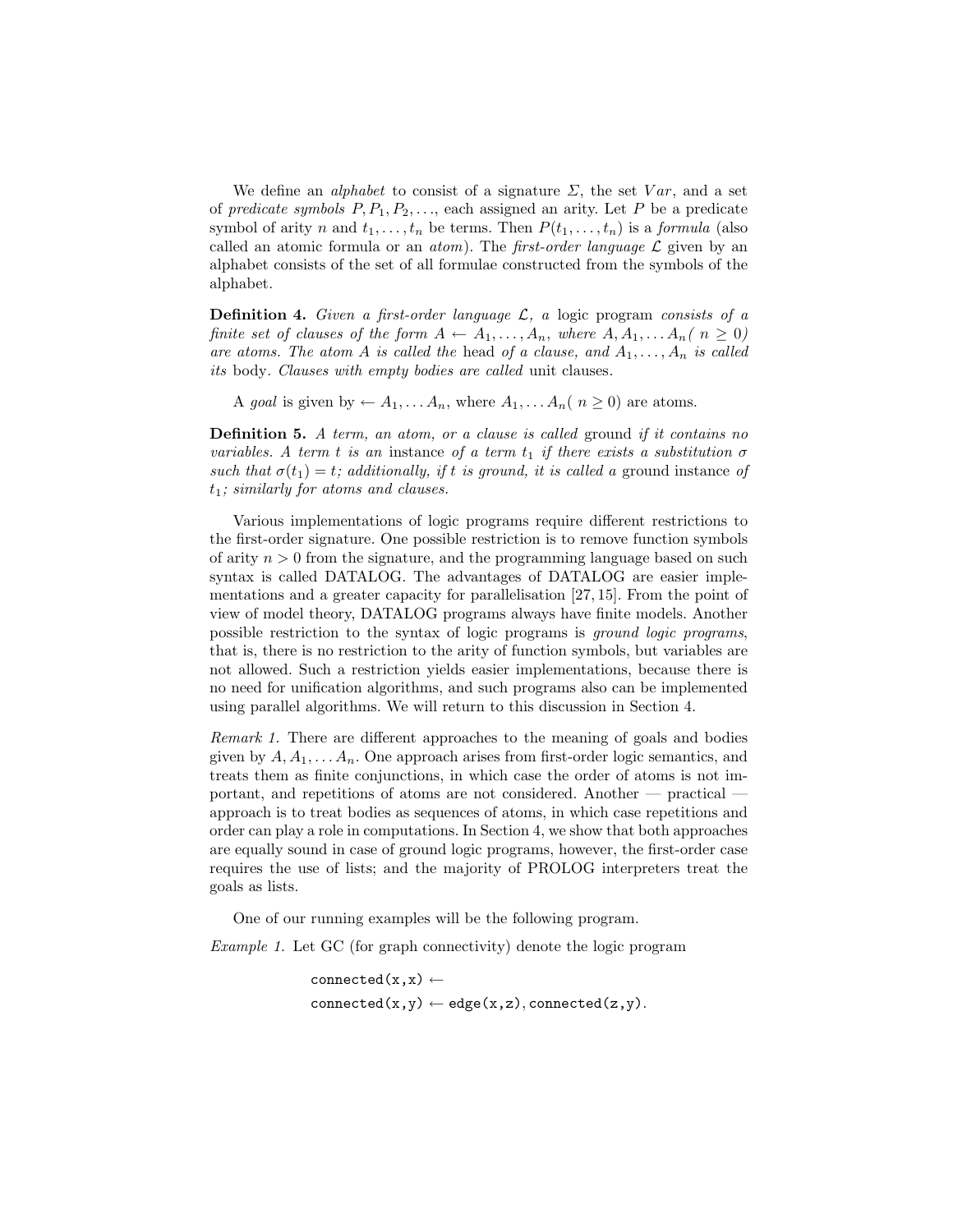Here, we used predicates "connected" and "edge", to make the intended meaning of the program clear. Additionally, there may be clauses that describe the data base, in our case the edges of a particular graph, e.g.  $edge(a,b) \leftarrow$ . edge(b,c)  $\leftarrow$ . The latter two clauses are ground, and the atoms in them are ground instances of the atom edge(x,z). A typical goal would be  $\leftarrow$ connected(a,x).

Traditionally, logic programming has been given least fixed point semantics [19]. Given a logic program P, one lets  $B_P$  (also called a *Herbrand base*) denote the set of atomic ground formulae generated by the syntax of P, and one defines the  $T_P$  operator on  $2^{B_P}$  by sending I to the set  $\{A \in B_P : A \leftarrow A_1, ..., A_n\}$ is a ground instance of a clause in P with  $\{A_1, ..., A_n\} \subseteq I$ . The least fixed point of  $T_P$  is called the *least Herbrand model* of  $P$  and duly satisfies model-theoretic properties that justify that expression [19]. A non-ground alternative to the ground fixed point semantics has been given in [9]; and further developed in terms of categorical logic [2, 6].

The fact that logic programs can be naturally represented via fixed point semantics has led to the development of *logic programs as inductive definitions*, [22, 14], as opposed to the view of logic programs as first-order logic.

Operational semantics for logic programs is given by SLD-resolution, a goaloriented proof-search procedure.

Given a substitution  $\theta$  as in Definition 3, and an atom A, we write  $A\theta$  for the atom given by applying the substitution  $\theta$  to the variables appearing in A. Moreover, given a substitution  $\theta$  and a list of atoms  $(A_1, ... A_k)$ , we write  $(A_1, ..., A_k)\theta$  for the simultaneous substitution of  $\theta$  in each  $A_m$ .

**Definition 6.** Let S be a finite set of atoms. A substitution  $\theta$  is called a unifier for S if, for any pair of atoms  $A_1$  and  $A_2$  in S, applying the substitution  $\theta$  yields  $A_1\theta = A_2\theta$ . A unifier  $\theta$  for S is called a most general unifier (mgu) for S if, for each unifier  $\sigma$  of S, there exists a substitution  $\gamma$  such that  $\sigma = \theta \gamma$ .

**Definition 7.** Let a goal G be  $\leftarrow A_1, \ldots, A_m, \ldots, A_k$  and a clause C be  $A \leftarrow$  $B_1, \ldots, B_q$ . Then G' is derived from G and C using mgu  $\theta$  if the following conditions hold:

- $A_m$  is an atom, called the selected atom, in  $G$ .
- $\theta$  is an mgu of  $A_m$  and  $A$ .
- G' is the goal  $\leftarrow (A_1, ..., A_{m-1}, B_1, ..., B_q, A_{m+1}, ..., A_k)\theta$ .

A clause  $C_i^*$  is a variant of the corresponding clause  $C_i$ , if  $C_i^* = C_i \theta$ , with  $\theta$  being a variable renaming substitution, such that variables in  $C_i^*$  do not appear in the derivation up to  $G_{i-1}$ . This process of renaming variables is called standardising the variables apart.

**Definition 8.** An SLD-derivation of  $P \cup \{G\}$  consists of a sequence of goals  $G = G_0, G_1, \ldots$  called resolvents, a sequence  $C_1, C_2, \ldots$  of variants of program clauses of P and a sequence  $\theta_1, \theta_2, \ldots$  of mgus such that each  $G_{i+1}$  is derived from  $G_i$  and  $C_{i+1}$  using  $\theta_{i+1}$ . An SLD-refutation of  $P \cup \{G\}$  is a finite SLDderivation of  $P \cup \{G\}$  which has the empty clause  $\Box$  as its last goal. If  $G_n = \Box$ , we say that the refutation has length n.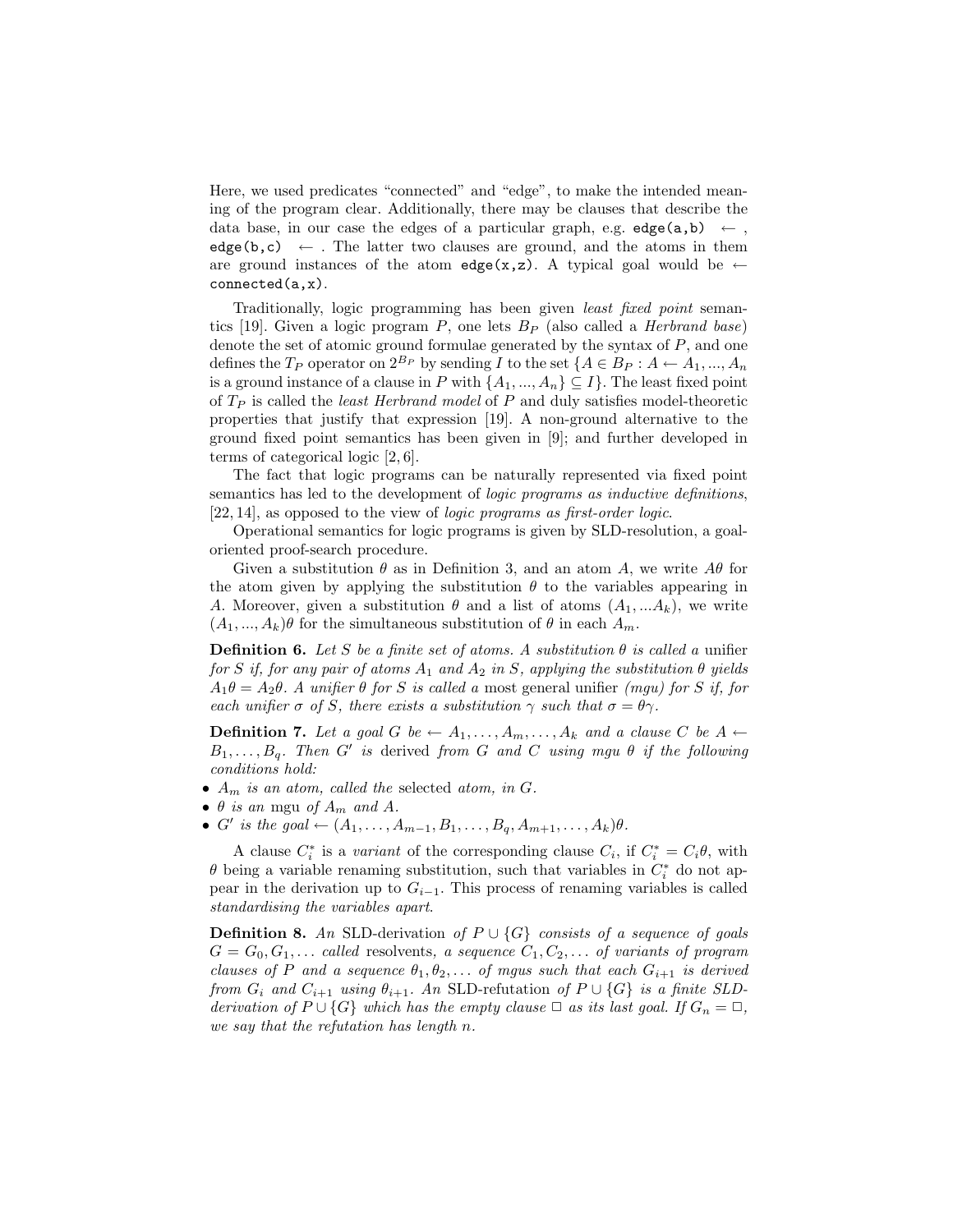Operationally, SLD-derivations can be characterised by two kinds of trees — called SLD-trees and proof-trees, the latter called proof-trees for their close relation to proof-trees in e.g. sequent calculus.

**Definition 9.** Let P be a logic program and G be a goal. An SLD-tree for  $P \cup$  ${G}$  is a tree T satisfying the following:

- 1. Each node of the tree is a (possibly empty) goal.
- 2. The root node is G.
- 3. If  $\leftarrow A_1, \ldots, A_m, m > 0$  is a node in T; and it has n children, then there exists  $A_k \in A_1, \ldots, A_m$  such that  $A_k$  is unifiable with exactly n distinct clauses  $C_1 = A^1 \leftarrow B_1^1, ..., B_q^1, ..., C_n = A^n \leftarrow B_1^n, ..., B_r^n$  in P via mgus  $\theta_1, \ldots \theta_n$ , and, for every  $i \in \{1, \ldots n\}$ , the ith child node is given by the goal

←  $(A_1, ..., A_{k-1}, B_1^i, ..., B_q^i, A_{k+1}, ..., A_m) \theta_i$ 

4. Nodes which are the empty clause have no children.

Each SLD-derivation, or, equivalently, each branch of an SLD-tree, can be represented by a proof-tree, defined as follows.

**Definition 10.** Let P be a logic program and  $G \rightleftharpoons A$  be an atomic goal. A proof-tree for A is a possibly infinite tree  $T$  such that

- Each node in T is an atom.
- $A$  is the root of  $T$ .
- For every node A' occurring in T, if A' has children  $C_1, \ldots, C_m$ , then there exists a clause  $B \leftarrow B_1, \ldots, B_m$  in P such that B and A' are unifiable with mgu  $\theta$ , and  $B_1\theta = C_1$ , ...,  $B_m\theta = C_m$ .

As pointed out in [26], the relationship between proof-trees and SLD-trees is the relationship between deterministic and nondeterministic computations. Whether the complexity classes defined via proof-trees are equivalent to complexity classes defined via search trees is a reformulation of the classic P=NP problem in terms of logic programming. We will illustrate the two kinds of trees in the following example.

Example 2. Consider the following simple ground logic program.

$$
q(b,a) \leftarrow
$$
  
s(a,b) \leftarrow  
p(a) \leftarrow q(b,a), s(a,b)  
q(b,a) \leftarrow s(a,b)

Figure 1 shows a proof-tree and an SLD-tree for this program. The proof-tree corresponds to the left-hand side branch of the SLD-tree.

SLD-resolution is sound and complete with respect to the least fixed point semantics. The classical theorems of soundness and completeness of this operational semantics [19, 9] show that every atom in the set computed by the least fixed point of  $T_P$  has a finite SLD-refutation, and vice versa.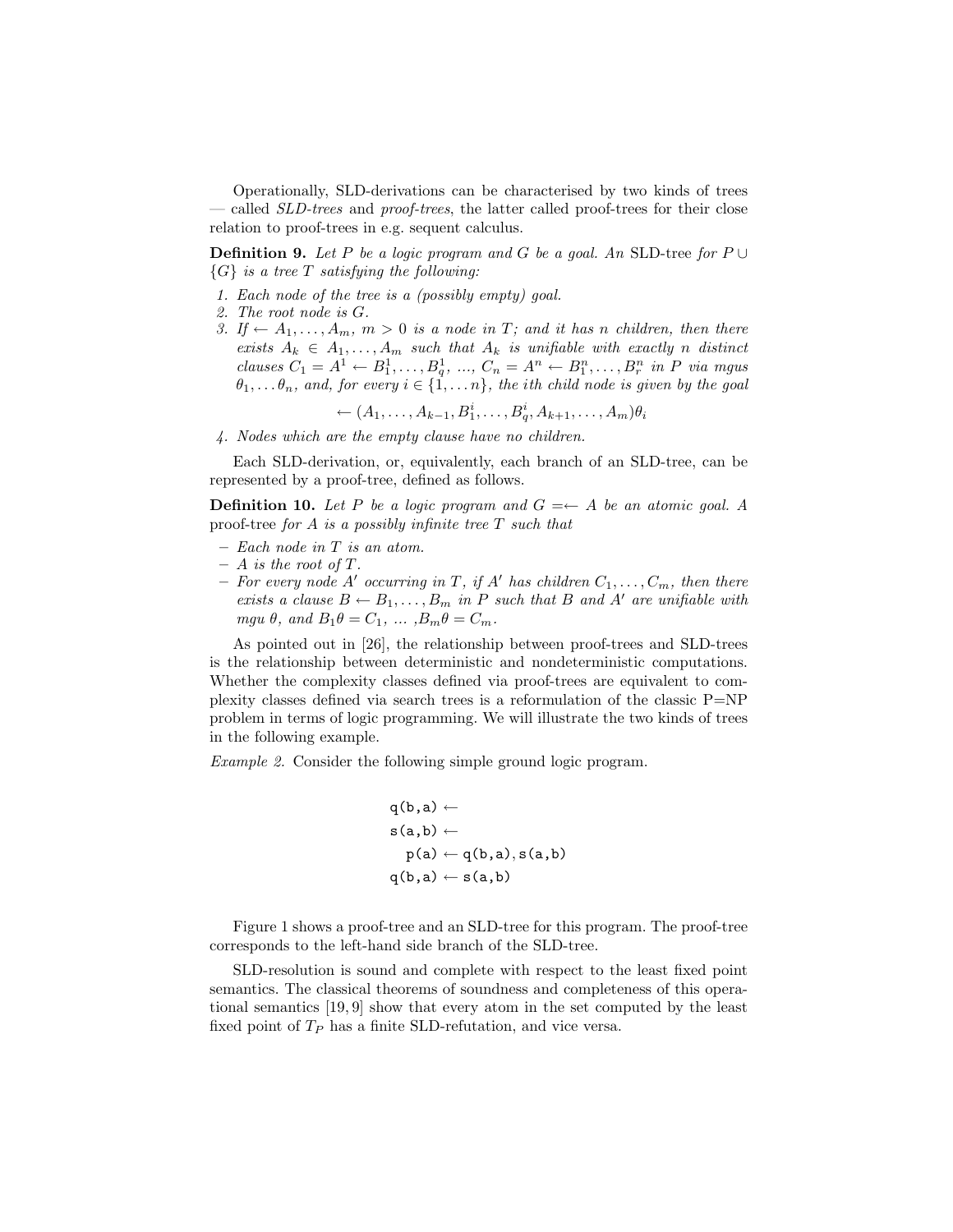

Fig. 1. A proof tree (left) and an SLD-tree (right) for a logic program of Example 2.

### 3 Finite and Infinite Computations by Logic Programs

The analysis afforded by least fixed point operators focuses solely on finite SLD derivations. But infinite SLD derivations are nonetheless common in the practice of programming. Two kinds of infinite SLD derivations are possible: computing finite or infinite objects.

Example 3. Consider the logic program from Example 1. It is easy to facilitate infinite SLD-derivations, by simply adding a clause that makes the graph cyclic: edge(c,a)  $\leftarrow$  . Taking a query  $\leftarrow$  connected(a,z) as a goal would lead to an infinite SLD-derivation corresponding to an infinite path starting from a in the cycle. However, the object that is described by this program, the cyclic graph with three nodes, is finite.

Unlike the derivations above, some derivations compute infinite objects.

Example 4. The following program stream defines the infinite stream of binary bits:

$$
\begin{array}{c} \texttt{bit}(0) \leftarrow \\ \texttt{bit}(1) \leftarrow \\ \texttt{stream(cons (x,y))} \leftarrow \texttt{bit(x)}, \texttt{stream(y)} \end{array}
$$

Programs like stream can be given declarative semantics via the greatest fixed point of the semantic operator  $T_P$ . However the fixed point semantics is incomplete in general [19]: it fails for some infinite derivations.

Example 5. The program below will be characterised by the greatest fixed point of the  $T_P$  operator, which contains  $R(f^{\omega}(a))$ ; whereas no infinite term will be computed via SLD-resolution.

$$
R(x) \leftarrow R(f(x))
$$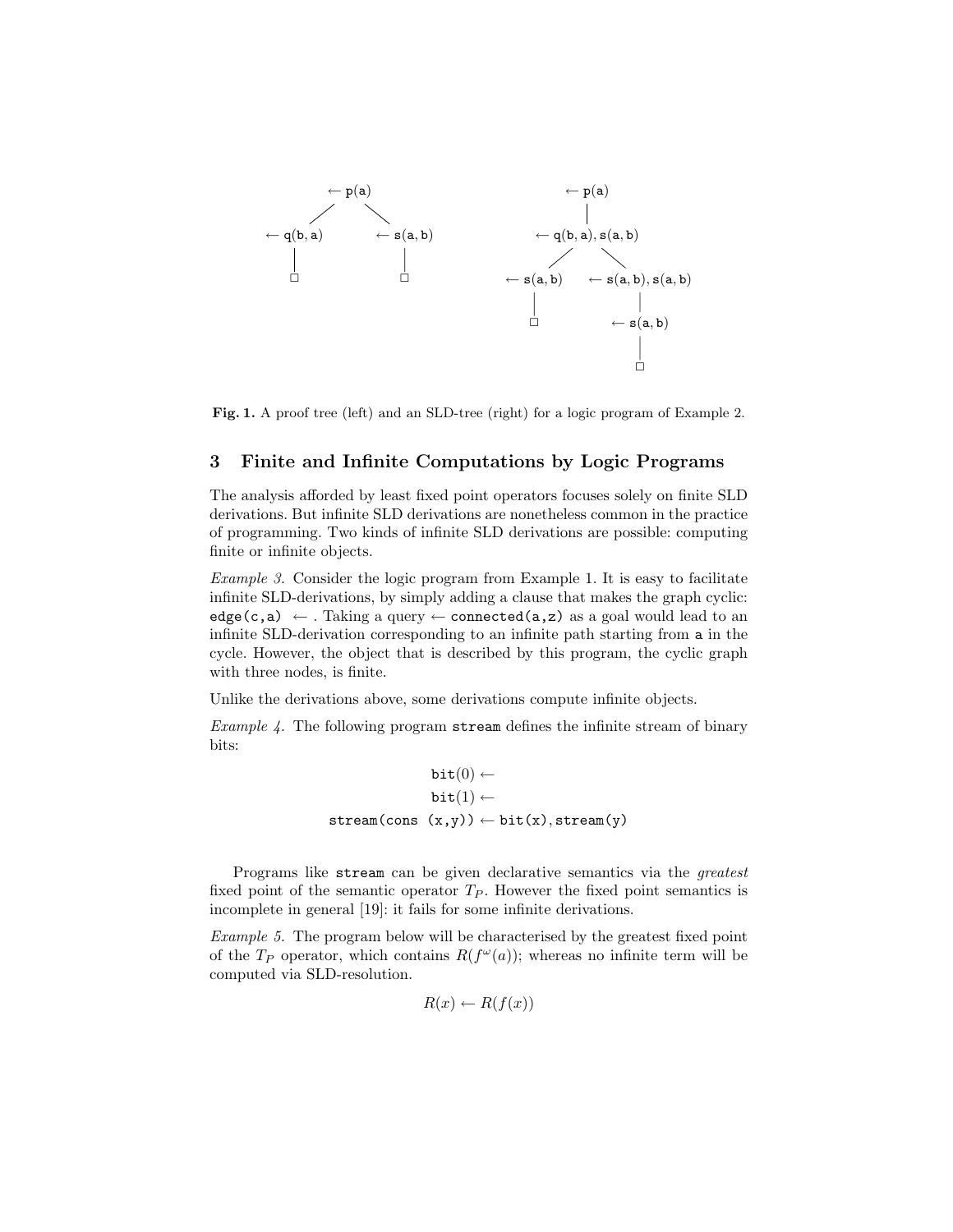There have been numerous attempts to resolve the mismatch between infinite derivations and greatest fixed point semantics, [14, 19, 22, 24]. But, the infinite SLD derivations of both finite and infinite objects have not yet received a uniform semantics, see Figure 2.

In [17, 18] we described algebraic fibrational semantics and proved soundness and completeness result for it with respect to finite SLD-refutations, see Figure 2. Alternative algebraic semantics for logic programming were given in [2, 6]. In this paper, we give a coalgebraic treatment of both finite and infinite SLD derivations, and prove soundness and completeness of this semantics for ground logic programs.



Fig. 2. Alternative declarative semantics for finite and infinite SLD-derivations. The solid arrows  $\leftrightarrow$  show the semantics that are both sound and complete, and the solid  $arrow \rightarrow$  indicates sound incomplete semantics, and the dotted arrow indicates the sound and complete semantics for ground logic programs we propose here.

### 4 Coalgebraic Semantics for Ground Logic Programs

In this section, we consider a coalgebraic semantics for ground logic programs. This semantics is intended to give meaning to both finite and infinite SLDderivations.

Example 6. A ground logic program equivalent to the program from Example 1 can be obtained by taking all ground instances of non-ground clauses, such as, for example

```
connected(a, a) \leftarrowconnected(b, b) \leftarrow.
                    .
                    .
connected(a, b) \leftarrow \text{edge}(a, c), connected(c, b)connected(a, c) \leftarrow edge(a, b), connected(b, c).
                    .
                    .
```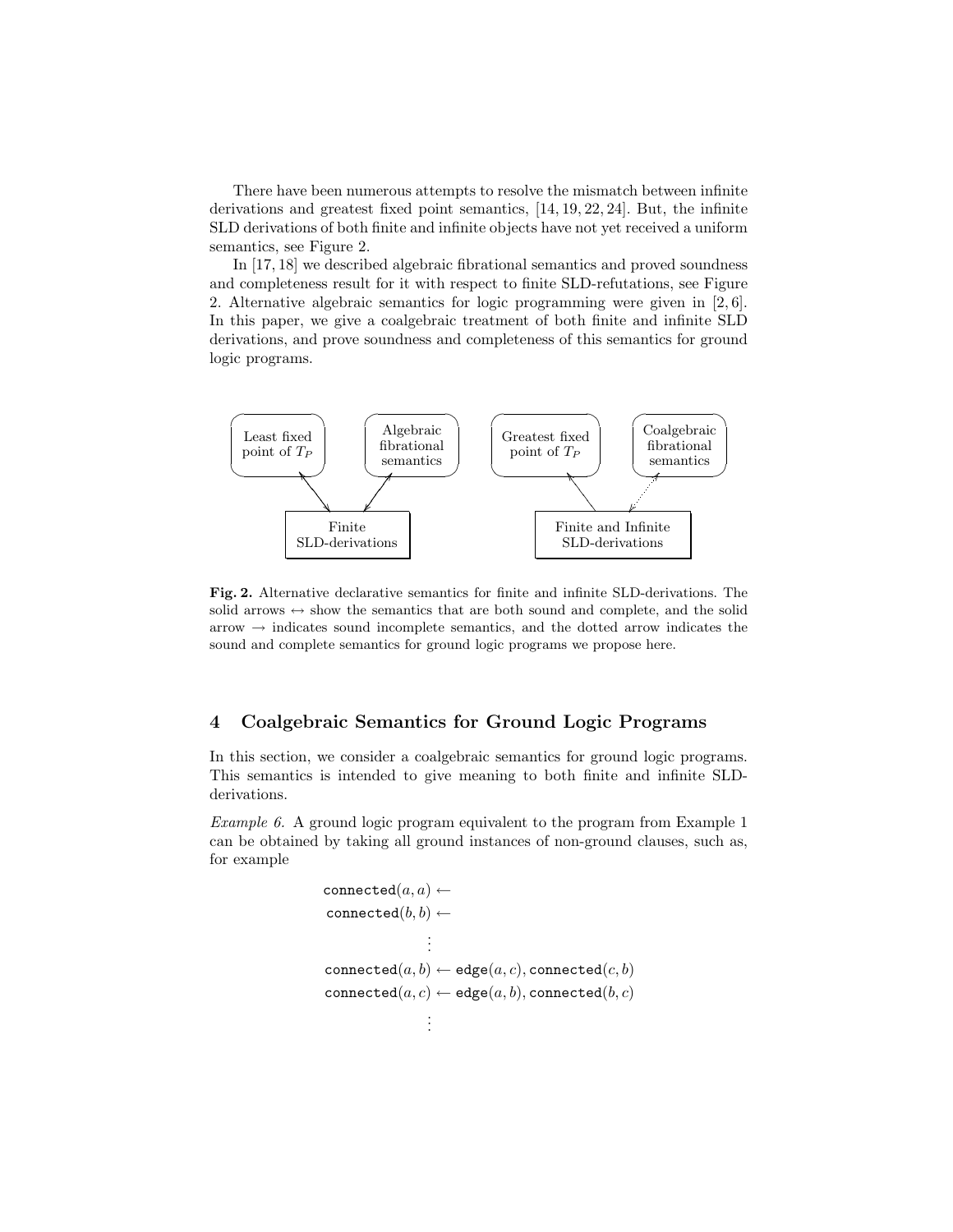When a non-ground program contains no function symbols (cf. Example 1), there always exists a finite ground program equivalent to it, such as the one in the example above. In this section, we will work only with finite ground logic programs. Finite ground logic programs can still give rise to infinite SLDderivations. If the graph described by a logic program above is cyclic, it can give rise to infinite SLD-derivations, see Example 3.

Variable-free logic programs and SLD derivations over such programs bear a strong resemblance to finitely branching transition systems (see also [5, 7]): atoms play the role of states, and the implication arrow  $\leftarrow$  used to define clauses plays the role of the transition relation. The main difference between logic programs and transition systems is that each atom is sent to the subset of subsets of atoms appearing in the program, and thus the finite powerset functor  $P_f$  is iterated twice.

Proposition 1. For any set At, there is a bijection between the set of variablefree logic programs over the set of atoms At and the set of  $P_fP_f$ -coalgebra structures on At.

*Proof.* Given a variable-free logic program  $P$ , let At be the set of all atoms appearing in P. Then P can be identified with a  $P_fP_f$ -coalgebra  $(\mathrm{At}, p)$ , where  $p: At \longrightarrow P_f(P_f(\text{At}))$  sends an atom A to the set of bodies of those clauses in P with head A, each body being viewed as the set of atoms that appear in it.

Remark 2. One can alternatively view the bodies of clauses as lists of atoms. In this case, Proposition 1 can alternatively be given by  $P_fList$ -coalgebra. That is, a ground logic program P can be identified with a  $P_fList\text{-coalgebra } (\mathbf{At}, p)$ , where  $p : At \longrightarrow P_f(List(At))$  sends an atom A to the set of bodies of those clauses in P with head A, viewed as lists of atoms.

This coalgebraic representation of a logic program affords not only a representation of the program itself, but also of derivation trees for the program. As we now show, one can use the cofree comonad  $C(P_f P_f)$  on  $P_f P_f$  and the  $C(P_f P_f)$ coalgebra determined by the  $P_fP_f$ -coalgebra to give an account of derivation trees for the atoms appearing in a given logic program. This bears comparison with the greatest fixed point semantics for logic programs, see e.g. [19], but we do not pursue that here. The following theorem uses the construction given in [16, 28].

**Theorem 1.** Given an endofunctor  $H : Set \longrightarrow Set$  with a rank, the forgetful  $functor U : H\text{-}Coalg \longrightarrow Set\ has\ a\ right\ adjoint R.$ 

*Proof.* R is constructed as follows. Given  $Y \in Set$ , we define a transfinite sequence of objects as follows. Put  $Y_0 = Y$ , and  $Y_{\alpha+1} = Y \times H(Y_\alpha)$ . We define  $\delta_{\alpha}: Y_{n+1} \longrightarrow Y_n$  inductively by

$$
Y_{\alpha+1} = Y \times HY_{\alpha} \xrightarrow{Y \times H\delta_{\alpha-1}} Y \times HY_{\alpha-1} = Y_{\alpha},
$$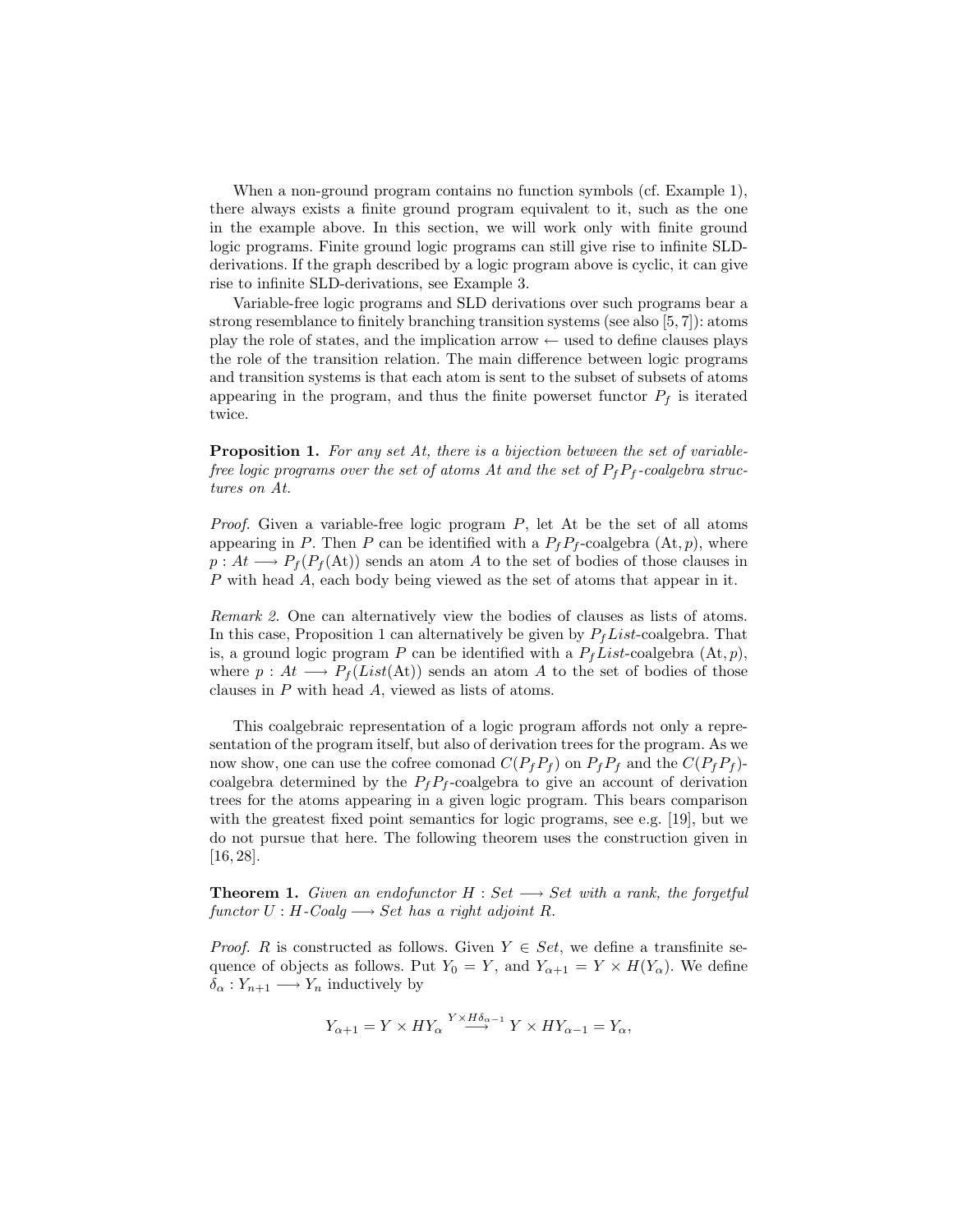with the case of  $\alpha = 0$  given by the map  $Y_1 = Y \times HY \stackrel{\pi_1}{\longrightarrow} Y$ . For a limit ordinal, let  $Y_{\alpha} = \lim_{\beta \leq \alpha} (Y_{\beta})$ , determined by the sequence

$$
Y_{\beta+1} \xrightarrow{\delta_{\beta}} Y_{\beta}.
$$

If H has a rank, there exists  $\alpha$  such that  $Y_{\alpha}$  is isomorphic to  $Y \times HY_{\alpha}$ . This  $Y_{\alpha}$ forms the cofree coalgebra on Y .

**Corollary 1.** If H has a rank, U has a right adjoint R and putting  $G = RU$ , G possesses a canonical comonad structure and there is a coherent isomorphism of categories

$$
G\text{-}Coalg \cong H\text{-}Coalg,
$$

where G-Coalg is the category of G-coalgebras for the comonad G.

It will be helpful to make the correspondence between H-coalgebras and Gcoalgebras more explicit. Given an H-coalgebra  $p: Y \longrightarrow HY$ , we construct maps  $p_{\alpha}: Y \longrightarrow Y_{\alpha}$  for each ordinal  $\alpha$  as follows. The map  $p_0: Y \longrightarrow Y$  is the identity, and for a successor ordinal,  $p_{\alpha+1} = \langle id, Hp_{\alpha} \circ p \rangle : Y \longrightarrow Y \times HY_{\alpha}$ . For limit ordinals,  $p_{\alpha}$  is given by the appropriate limit. By definition, the object  $GY$ is given by  $Y_\alpha$  for some  $\alpha$ , and the corresponding  $p_\alpha$  is the required G-coalgebra.

We can apply the general results given by the proof of Theorem 1 and Corollary 1 to extend our analysis of logic programs viewed as  $P_f P_f$ -coalgebras.

**Construction 1** Taking  $p : At \longrightarrow P_f P_f(At)$ , by the proof of Theorem 1, the corresponding  $C(P_fP_f)$ -coalgebra where  $C(P_fP_f)$  is the cofree comonad on  $P_fP_f$ is given as follows:  $C(P_f P_f)(At)$  is given by a limit of the form

 $\ldots \longrightarrow At \times P_f P_f (At \times P_f P_f (At)) \longrightarrow At \times P_f P_f (At) \longrightarrow At.$ 

This chain has length  $\omega$ . As above, we inductively define the objects  $At_0 = At$ and  $At_{n+1} = At \times P_f P_f At_n$ , and the cone

$$
p_0 = id : At \longrightarrow At (= At_0)
$$
  

$$
p_{n+1} = \langle id, P_f P_f(p_n) \circ p \rangle : At \longrightarrow At \times P_f P_f At_n (= At_{n+1})
$$

and the limit determines the required coalgebra  $\bar{p}: At \longrightarrow C(P_f P_f)(At)$ .

**Construction 2** Note that by Remark 2, a similar construction for  $P_fList$ coalgebras can be used to give semantics to SLD derivations for logic programs whose bodies are treated as lists of atoms: one just has to use  $P_fList$  instead of  $P_fP_f$  in construction 1.

Construction 1 describes a structure that resembles the derivation trees used in logic programming, but as we show in the next example, these are not the traditional proof-trees or SLD-trees from Definitions 10 and 9.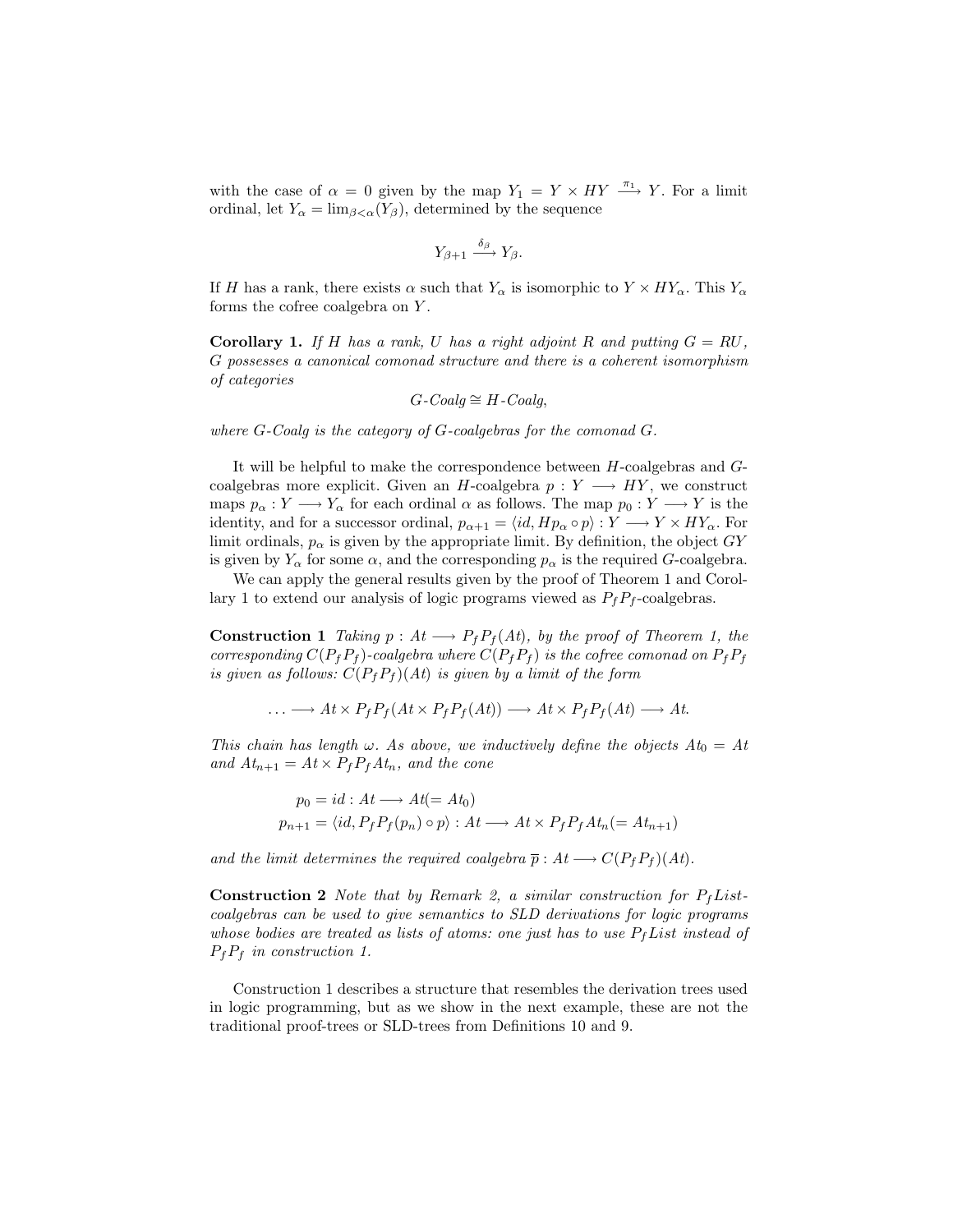Example 7. Consider the logic program from Example 2.

The program has three atoms, namely  $q(b,a)$ ,  $s(a,b)$  and  $p(a)$ . So  $At = \{q(b,a), s(a,b), p(a)\}.$  And the program can be identified with the  $P_fP_f$ -coalgebra structure on At given by  $p(\mathbf{q(b, a)}) = \{\{\}, \{\mathbf{s(a, b)}\}\}\$ , where  $\{\}$  is the empty set.  $p(\mathbf{s}(a,b)) = \{\{\}\}\$ , i.e., the one element set consisting of the empty set.  $p(\mathtt{p}(\mathtt{a})) = \{\{\mathtt{q}(\mathtt{b},\mathtt{a}), \mathtt{s}(\mathtt{a},\mathtt{b})\}\}.$ 

Consider the  $C(P_fP_f)$ -coalgebra corresponding to p. It sends  $p(a)$  to the parallel refutation of  $p(a)$  depicted on the left side of Figure 3. Note that the nodes of the tree alternate between those labelled by atoms and those labelled by bullets  $(\bullet)$ . The set of children of each bullet represents a goal, made up of the conjunction of the atoms in the labels. An atom with multiple children is the head of multiple clauses in the program: its children represent these clauses. We use the traditional notation  $\Box$  to denote  $\{\}.$ 

Where an atom has a single  $\bullet$ -child, we can elide that node without losing any information; the result of applying this transformation to our example is shown on the right in Figure 3. As we shall shortly explain, the resulting tree is precisely the *parallel and-or derivation tree* for the atomic goal  $\leftarrow$   $p(a)$ ; see Definition 11.



**Fig. 3.** The action of  $\bar{p}$  : At  $\longrightarrow C(P_f P_f)(\text{At})$  on  $p(a)$ , and the corresponding and-or derivation tree.

In contrast, considering the program as a  $P_fList$ -coalgebra, we would have:  $p(\mathsf{q}(b,a)) = \{nil, [\mathsf{s}(a,b)]\}$ , i.e., the set of two lists, with nil being the empty list.  $p(\mathbf{s}(\mathbf{a},\mathbf{b})) = \{nil\}.$  $p(\mathbf{p}(\mathbf{a})) = \{[\mathbf{q}(\mathbf{b}, \mathbf{a}) : : \mathbf{s}(\mathbf{a}, \mathbf{b})]\},\$ i.e, the set containing one list  $[q(b,a) :: s(a,b)].$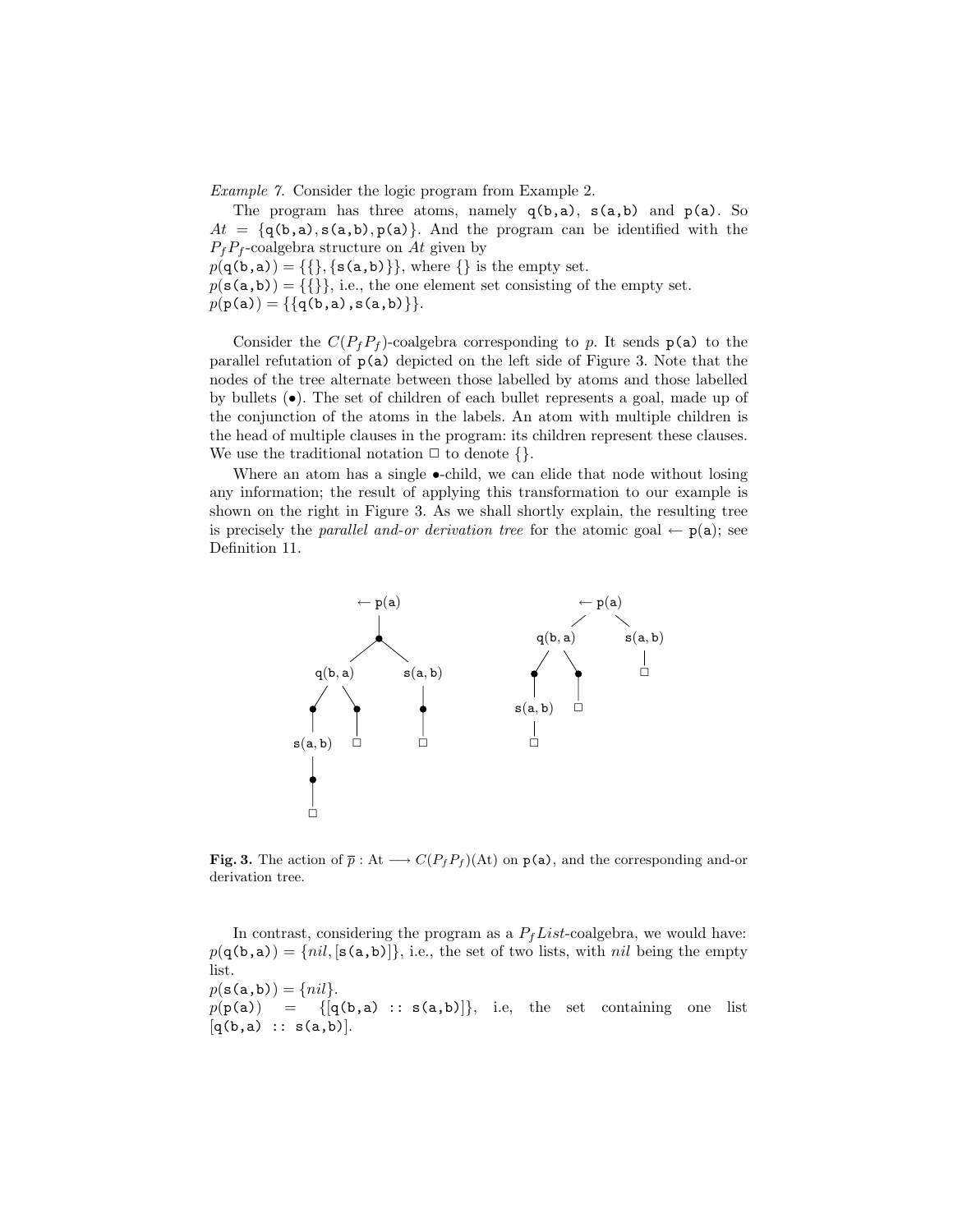The action of the corresponding  $C(P_fList)$ -coalgebra on  $p(a)$  can be depicted similarly to Fig. 3, subject to a mildly modified understanding of the picture. In replacing  $P_f$  by List, the order of atoms in a goal is vital, and an atom may occur more than once. So to account for List, we must regard the diagram as a tree with a given embedding of the children of each •-node in the plane, and allow several children of the same •-node to be labelled by the same atom. Thus the children of a •-node are understood as a list, corresponding to their relative locations in the plane, and the same atom may appear more than once among them. On the other hand, the •-nodes are not ordered, so the children of the atom-nodes are not embedded in the plane.

## 5 Coalgebraic semantics and parallel execution of logic programs

The tree shown in Example 7 differs from the SLD-tree (cf. Definition 9) and the proof-tree (cf. Definition 10) constructed for the same logic program in Example 2. The reason is that the derivations modelled by the G-coalgebras have strong relation to parallel logic programming, [27, 15], while both proof-trees and SLDtrees describe sequential derivation strategies.

One of the distinguishing features of logic programming languages is that they allow implicit parallel execution of programs. The three main types of parallelism used in implementations of logic programs are and-parallelism and or-parallelism, and their combination; see [12, 23] for an excellent analysis of parallelism in logic programming.

 $Or$ -parallelism arises when more than one clause unifies with the goal atom  $$ the corresponding bodies can be executed in Or-parallel fashion. Or-parallelism is thus a way of efficiently searching for solutions to a goal, by exploring alternative solutions in parallel. It corresponds to the parallel execution of the branches of an SLD-tree, cf. Definition 9 and Example 2. Or-parallelism has successfully been exploited in Prolog in the Aurora [20] and the Muse [1] systems both of which have shown very good speed-up results over a considerable range of applications.

(Independent) And-parallelism arises when more than one atom is present in the goal, and the atoms do not share variables. In this section, we consider only ground logic programs, and so the latter condition is satisfied trivially. That is, given a goal  $G = \leftarrow B_1, \ldots, B_n$ , an And-parallel algorithm of SLD resolution looks for SLD derivations for each of  $B_i$  simultaneously. Independent And-parallelism is thus a way of splitting up a goal into subgoals, and corresponds to the parallel computation of all branches in a proof-tree, see Definition 10 and Example 2. Independent And-parallelism has been successfully exploited in the &-Prolog System [13].

The comonad we have constructed in the previous section models a synthetic form of parallelism: And-Or parallelism. The most common way to express And-Or parallelism in logic programs is through and-or trees [12], which consist of or-nodes and and-nodes. Or-nodes represent multiple clause heads unifying with a goal atom, while and-nodes represent multiple subgoals in the body of a clause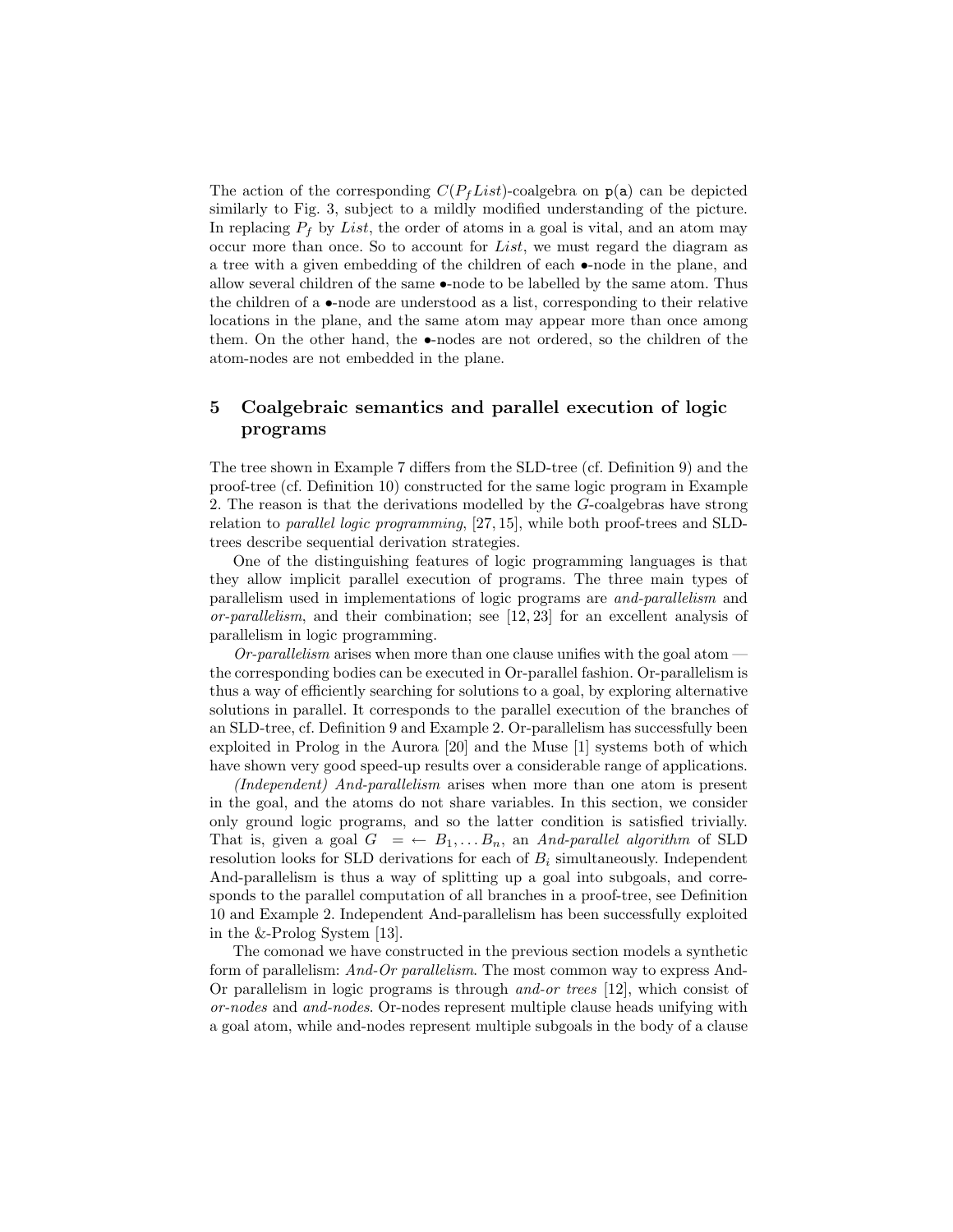being executed in and-parallel. And-Or parallel PROLOG was first implemented in the Andorra system [8], with many more implementations following it [12].

**Definition 11.** Let P be a logic program and  $G = \leftarrow A$  be an atomic goal. The parallel and-or derivation tree for A is the possibly infinite tree  $T$  satisfying the following properties.

- $A$  is the root of T.
- Each node in T is either an and-node or an or-node.
- Each or-node is given by  $\bullet$ .
- Each and-node is an atom.
- $-$  For every node A' occurring in T, if A' is unifiable with only one clause  $B \leftarrow B_1, \ldots, B_n$  in P with mgu  $\theta$ , then A' has n children given by andnodes  $B_1\theta, \ldots B_n\theta$ .
- For every node A' occurring in T, if A' is unifiable with exactly  $m > 1$ distinct clauses  $C_1, \ldots, C_m$  in P via mgus  $\theta_1, \ldots, \theta_m$ , then A' has exactly m children given by or-nodes, such that, for every  $i \in m$ , if  $C_i =$  $B^i \leftarrow B^i_1, \ldots, B^i_n$ , then the ith or-node has n children given by and-nodes  $B_1^i\theta_i,\ldots,B_n^i\theta_i.$

There are non-trivial choices about when to regard two trees as equivalent: one possibility is when they are equivalent in the plane, another is when they are combinatorially equivalent, a third is a hybrid. These correspond to characterisations as  $C(ListList)$ -coalgebras, as  $C(P_fP_f)$ -coalgebras, and as  $C(P_fList)$ coalgebras respectively, yielding three theorems, the second of which is as follows.

Theorem 2 (Soundness and completeness). Let P be a variable-free logic program, At the set of all atoms appearing in P, and  $\bar{p}: At \longrightarrow C(P_fP_f)(At)$ the  $C(P_fP_f)$ -coalgebra generated by P. (Recall that  $\bar{p}$  is constructed as a limit of a cone  $p_n$  over an  $\omega$ -chain.) Then, for any atom A,  $\bar{p}(A)$  expresses precisely the same information as that given by the parallel and-or derivation tree for  $A$ , that is, the following holds:

- For a derivation step n of the parallel and-or tree for A,  $p_n(A)$  is isomorphic to the and-or parallel tree for A of depth n.
- The and-or tree for A is of finite size and has the depth n iff  $\bar{p}(A) = p_n(A)$ .
- The and-or tree for A is infinite iff  $\bar{p}(A)$  is given by the element of the limit  $\lim_{\omega}(p_n)(At)$  of an infinite chain given by Construction 1.

*Proof.* We use Constructions 1 and 2 and put, for every  $A \in At$ :

- $-p_0(A) = A$ ,
- $-p_1(A) = (A, \{\text{bodies of clauses in } P \text{ with the head } A\});$
- $p_2(A) = (A, \{\text{bodies of clauses in } P \text{ with the head } A, \text{ together with,}\}$ for each formula  $A_{ij}$  in the body of each clause with the head  $A$ , { bodies of clauses in P with the head  $A_{ij}$ } };
- etc.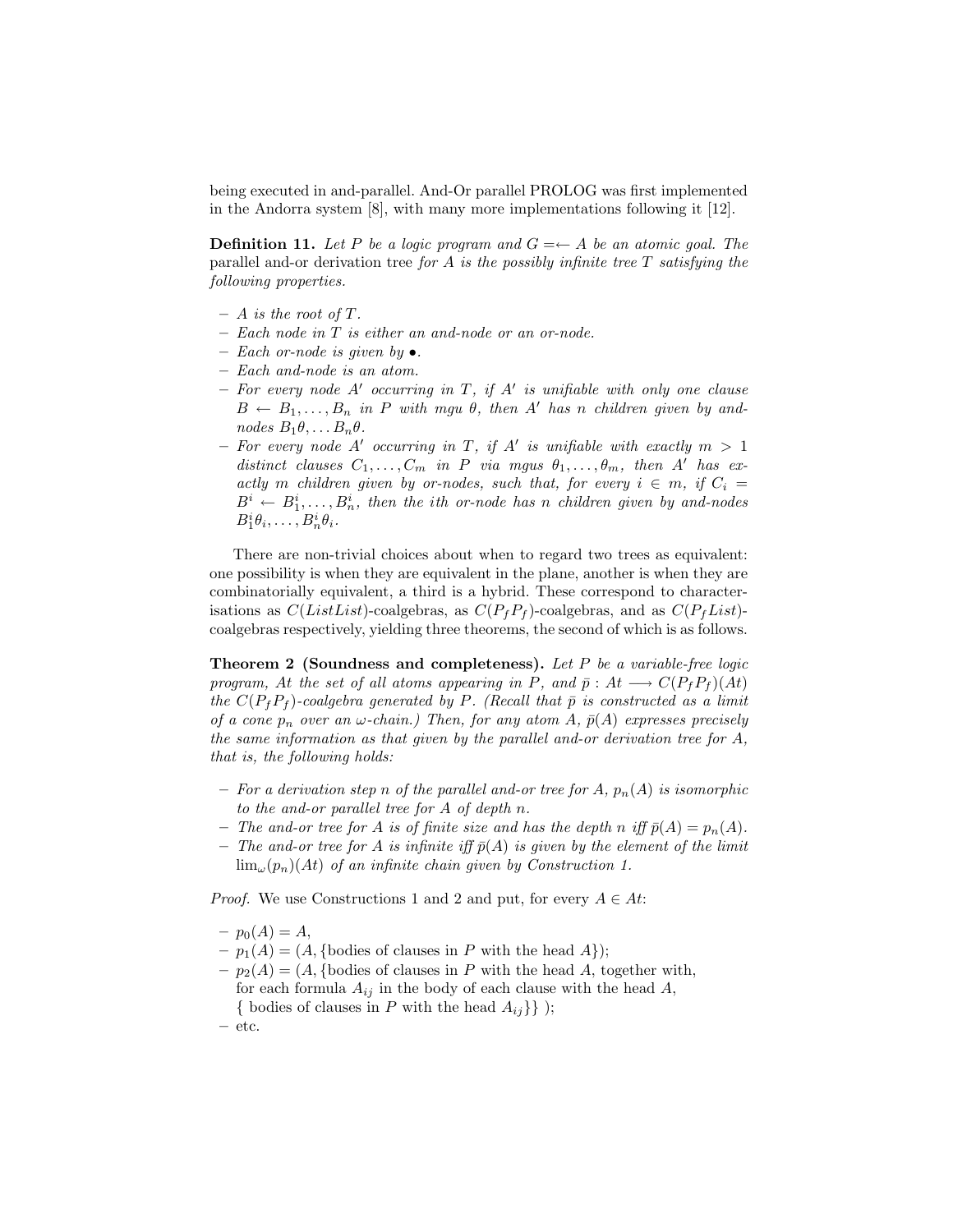The limit of the sequence is precisely the structure described by Construction 1, moreover, for each A in At,  $p_0(A)$  corresponds to the root of the and-or parallel tree, and each  $p_n(A)$  corresponds to the *n*th parallel derivation step for A.

Note that the result above relates to the Theory of Observables for logic programming developed in [7]. According to this theory, traditional characterisation of logic programs in terms of input/output behaviour is not sufficient for the purposes of program analysis and optimisation. Therefore, it is useful to have complete information about the SLD-derivation, e.g., the sequences of goals, most general unifiers, and variants of clauses. The following four observables are the most important for the theory [10, 7].

- Partial answers are the substitutions associated to a resolvent in any SLDderivation; correct partial answers are substitutions associated to a resolvent in any SLD-refutation.
- Call patterns are atoms selected in any SLD-derivation; correct call patterns are atoms selected in any SLD-refutation.
- Computed answers are the substitutions associated to an SLD-refutation.
- A successful derivation is observation of successful termination.

As argued in  $[10, 7]$ , one of the main purposes of giving a semantics to logic programs is its ability to observe equal behaviors of logic programs and distinguish logic programs with different computational behavior. Therefore, the choice of observables and semantic models is closely related to the choice of equivalence relation defined over logic programs; [10].

**Definition 12.** Let  $P_1$  and  $P_2$  be ground logic programs. Then we define  $P_1 \approx$  $P_2$  if and only if, for any (not necessarily ground) goal  $G$ , the following four conditions hold:

- 1. G has a refutation in  $P_1$  if and only if G has a refutation in  $P_2$ ;
- 2. G has the same set of computed answers in  $P_1$  and  $P_2$ .
- 3. G has the same set of (correct) partial answers in  $P_1$  and  $P_2$ .
- 4. G has the same set of call patterns in  $P_1$  and  $P_2$ .

Following the terminology of [10, 7], we can state the following *correctness* result.

**Theorem 3.** For ground logic programs  $P_1$  and  $P_2$ , if the parallel and-or tree for  $P_1$  is equal to the parallel and-or tree for  $P_2$ , then  $P_1 \approx P_2$ .

The converse of Theorem 3 does not hold. That is, there can be observationally equivalent programs that have different and-or parallel trees.

*Example 8.* Consider two logic programs,  $P_1$  and  $P_2$ , whose clauses are exactly the same, with the exception of one clause:  $P_1$  contains  $A \leftarrow$  $B_1, \ldots, B_i$ , false,  $\ldots, B_n$ ; and  $P_2$  contains the clause  $A \leftarrow B_1, \ldots B_i$ , false instead. The atoms in the clauses are such that  $B_1, \ldots, B_i$  have refutation in  $P_1$ and  $P_2$ , and false is an atom that has no refutation in the programs. In this case, all derivations that involve the two clauses in  $P_1$  and  $P_2$  will always fail on false, and  $P_1$  will be observationally equivalent to  $P_2$ . However, their and-or parallel trees will give an account to all the atoms in the clause.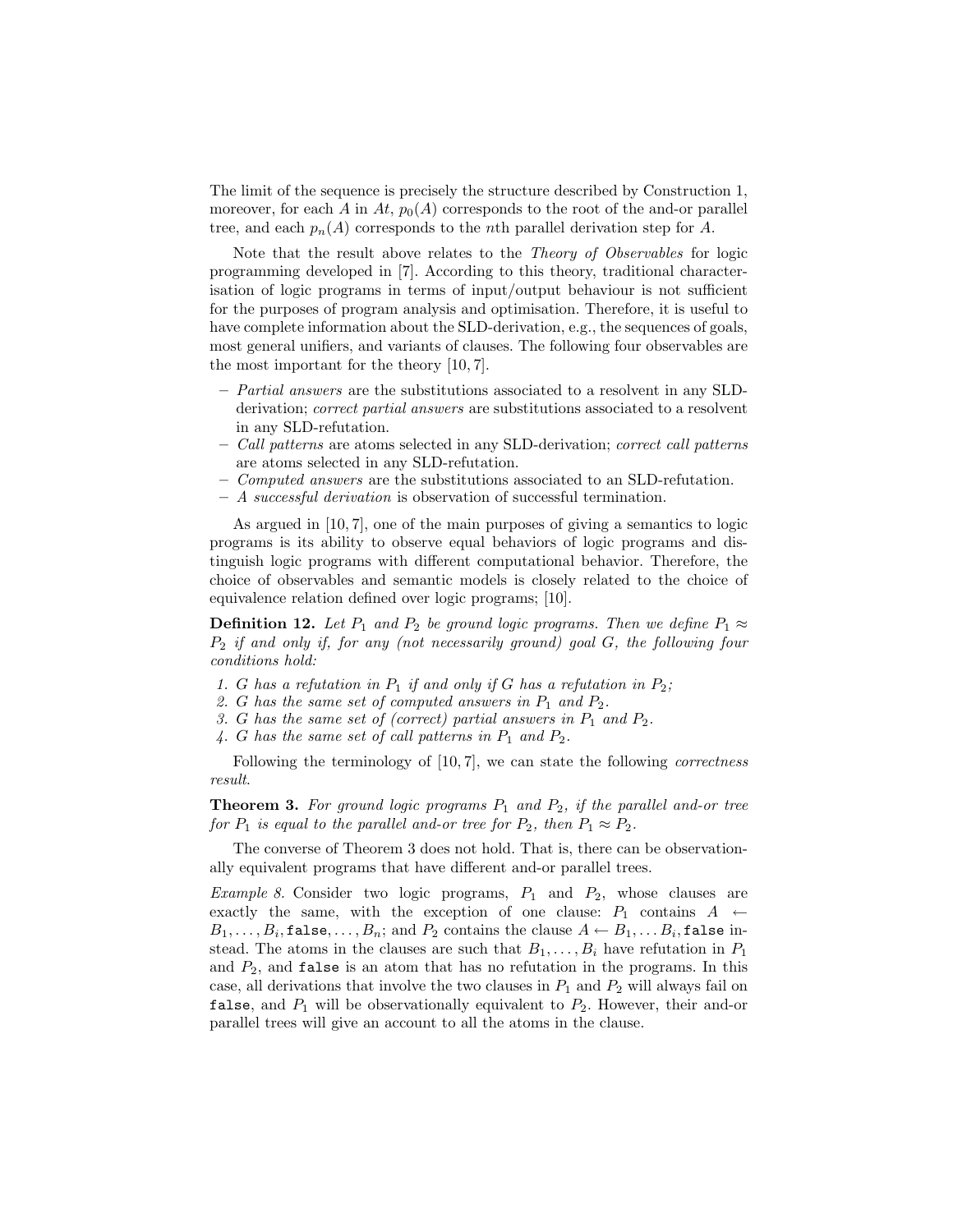#### 6 Conclusions

In this paper, we have modelled the derivation strategies of logic programming by coalgebra, with the bulk of our work devoted to modelling variable-free programs. We plan to extend the coalgebraic analysis to non-ground logic programs. In general, and-or parallelism characterised here by  $P_fP_f$ -coalgebras and  $P_tList$ -coalgebras is not sound for first-order derivations. In practice of logic programming, a more sophisticated parallel derivations are used, in order to coordinate substitutions computed in parallel. For example, composition (and-or parallel) trees were introduced in [12] as a way to simplify the implementation of the traditional and-or trees, which required synchronisation of substitutions in the branches of parallel derivation trees. In the coalgebraic semantics of firstorder logic programs,  $P_fList$ -coalgebras will play a more prominent role than  $P_fP_f$ -coalgebras, and their relation to composition trees will become important.

The other topic for future investigations will be to explore how different approaches to bisimilarity, as e.g. analysed in [25], relate to the observational semantics [7] and observational equivalence of logic programs. In Theorem 3, we used the equality of parallel and-or trees to characterise observational equivalence of programs, but one could consider bisimilarity of  $C(P_fList)$ -coalgebras instead. The choice of bismilarity relation will determine a particular kind of the observational equivalence characterised by the semantics. This line of reserach will become more prominent in case of non-ground logic programs.

The situation regarding higher-order logic programming languages such as  $\lambda$ -PROLOG [21] is more subtle. Despite their higher-order nature, such logic programming languages typically make fundamental use of sequents. So it may well be fruitful to consider modelling them in terms of coalgebra too, albeit probably on a sophisticated base category such as a category of Heyting algebras.

Another area of research would be to investigate the operational meaning of coinductive logic programming [3, 11, 24] which requires a slight modification to the algorithm of SLD-resolution we have considered in this paper.

#### References

- 1. K. Ali and R. Karlsson. Full prolog and scheduling or-parallelism in muse. Int. Journal Of Parallel Programming, 19(6):445–475, 1991.
- 2. G. Amato, J. Lipton, and R. McGrail. On the algebraic structure of declarative programming languages. Theor. Comput. Sci., 410(46):4626–4671, 2009.
- 3. D. Ancona, G. Lagorio, and E. Zucca. Type inference by coinductive logic programming. In TYPES 2008, volume 5497 of LNCS, pages 1–18. Springer, 2009.
- 4. A. Asperti and S. Martini. Projections instead of variables: A category theoretic interpretation of logic programs. In ICLP, pages 337–352, 1989.
- 5. F. Bonchi and U. Montanari. Reactive systems, (semi-)saturated semantics and coalgebras on presheaves. Theor. Comput. Sci., 410(41):4044–4066, 2009.
- 6. R. Bruni, U. Montanari, and F. Rossi. An interactive semantics of logic programming. TPLP, 1(6):647–690, 2001.
- 7. M. Comini, G. Levi, and M. C. Meo. A theory of observables for logic programs. Inf. Comput., 169(1):23–80, 2001.